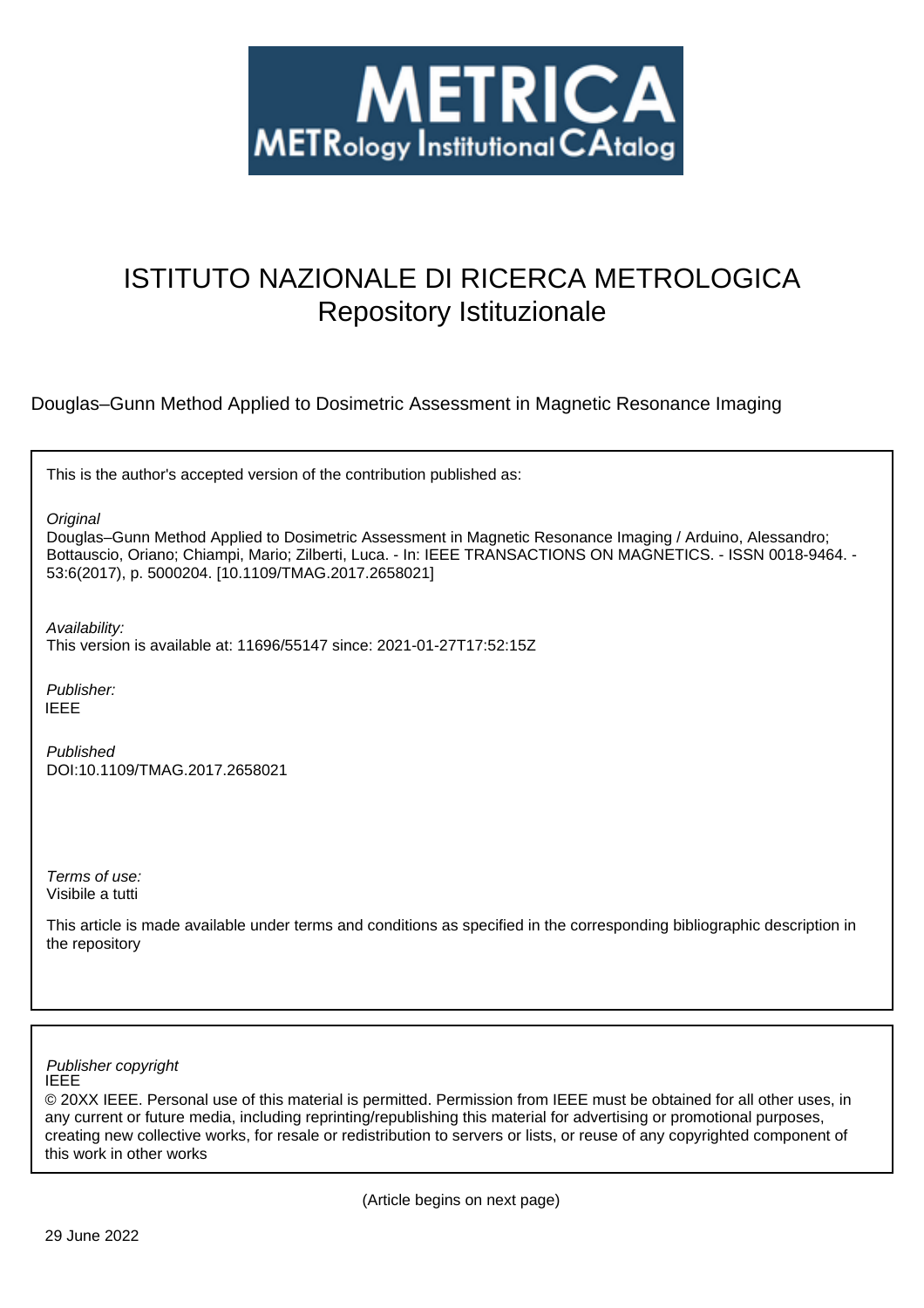## **Douglas–Gunn method applied to dosimetric assessment in magnetic resonance imaging**

### **Authors**

Alessandro Arduino<sup>a,b</sup>, Oriano Bottauscio<sup>b\*</sup>, Mario Chiampi<sup>a</sup>, Luca Zilberti<sup>b</sup>

## **Author affiliation**

<sup>a</sup> Dipartimento Energia – Politecnico di Torino – Corso Duca degli Abruzzi, 24 – 10129 Torino, Italia <sup>b</sup> Istituto Nazionale di Ricerca Metrologica (INRIM) – Strada delle Cacce, 91 – 10135 Torino, Italia

\* Correspondence should be addressed to: o.bottauscio@inrim.it

Published journal article available at DOI: https://doi.org/10.1109/TMAG.2017.2658021

© 2021 IEEE. Personal use of this material is permitted. Permission from IEEE must be obtained for all other uses, in any current or future media, including reprinting/republishing this material for advertising or promotional purposes, creating new collective works, for resale or redistribution to servers or lists, or reuse of any copyrighted component of this work in other works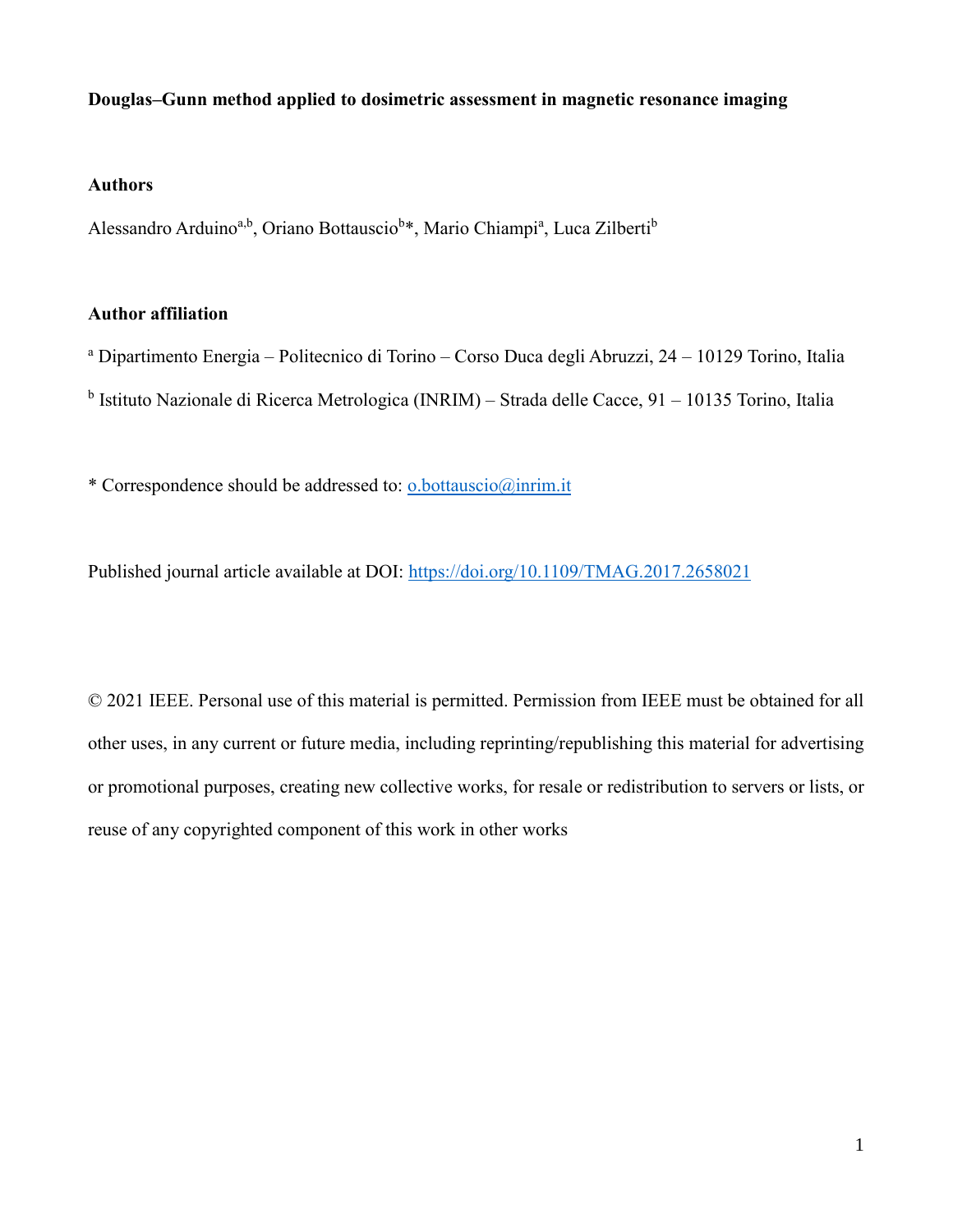## **Douglas–Gunn Method Applied to Dosimetric Assessment in Magnetic Resonance Imaging**

Alessandro Arduino<sup>1,2</sup>, Oriano Bottauscio<sup>2</sup>, IEEE Senior Member, Mario Chiampi<sup>1</sup> and Luca Zilberti<sup>2</sup>

<sup>1</sup>Dipartimento Energia – Politecnico di Torino – Corso Duca degli Abruzzi, 24 – 10129 Torino, Italia 2 Istituto Nazionale di Ricerca Metrologica (INRIM) – Strada delle Cacce, 91 – 10135 Torino, Italia

**The Douglas–Gunn method has been applied to the solution of Pennes' bioheat equation to estimate the heating of bulk metallic prostheses caused by the energy deposition due to the gradient magnetic field of a magnetic resonance imaging (MRI) scanner. The proposed method has been implemented to work on a graphic processing unit (GPU) and the accuracy and numerical efficiency has been compared with the explicit Euler scheme. As an example of application, the heating of a realistic hip prosthesis during the execution of a 3D true fast imaging with steady precession (True-FISP) MRI sequence has been finally evaluated.**

*Index Terms***—Biomedical computing, Numerical analysis, Magnetic resonance imaging, Douglas–Gunn method.**

#### I. INTRODUCTION

THE THERMAL effects induced in patients' body by the exposure to the electromagnetic fields (EMFs) generated exposure to the electromagnetic fields (EMFs) generated during magnetic resonance imaging (MRI) sessions are an element of concern. The radiofrequency (RF) EMF, used to trigger the Larmor precession phenomenon, can cause thermal issues associated to localized hotspots of dissipated power density in case of ultra-high field MRI [1], or in presence of metallic medical devices (*e.g.*, implanted wires [2-5]). Moreover, the EMFs generated by the gradient coils (GCs) may produce a significant thermal effect in presence of bulky metallic prostheses, because of Joule losses [6-9].

For both the RF and the GCs EMFs, the time scale of the induced thermal effect is much larger than the electromagnetic one. In addition, due to the limited temperature increase (few degrees), the coefficients of both the electromagnetic and thermal models can be assumed independent on temperature.

These considerations allow decoupling the two problems, solving them sequentially. The power densities developed by the EMFs are estimated by a hybrid finite element–boundary element (FE-BE) method [7, 10], and then used for driving the transient thermal problem. The latter solution is here approximated by an original finite difference method (FDM) using Douglas–Gunn (DG) time split [11], implemented to work on a Graphic Processing Unit (GPU). The DG time split has been chosen in virtue of its stability condition, less restrictive than an explicit method, and its memory consumption, smaller with respect to a classical implicit technique. The proposed method is applied to the estimate of the thermal effects induced by the GCs EMFs in the tissues surrounding a metallic hip prosthesis. The results are compared, in terms of accuracy and numerical efficiency, to those given by a homemade explicit Euler scheme and the commercial software Semcad X [12]. Finally, the method is

All authors contributed equally to this work.

Digital Object Identifier (inserted by IEEE).

applied to a realistic case, namely the evaluation of temperature increase in a patient with unilateral hip prosthesis when subjected to a realistic GC sequence adopted during an MRI session.

#### II. PROBLEM FORMULATION

The predicted temperature increase is usually small enough to assume that the parameters of both the electromagnetic and thermal problems do not vary with temperature. Thus, also by virtue of the different time scales of the two phenomena (from milliseconds to minutes), the electromagnetic and the thermal problems can be decoupled and solved sequentially.

#### *A. Electromagnetic problem*

The electromagnetic problem is driven by the magnetic field  $H_s$  produced by the sources and develops within a magnetically homogeneous domain with vacuum magnetic permeability. The problem is studied in frequency domain, through a *T*-*Ω* formulation (*T*: electric vector potential, *Ω*: magnetic scalar potential) handled by a homemade FE-BE code [6,10]. In the subdomain where electromagnetic induction takes place (*i.e.*, the internal FE region), the induced current density is  $J = \nabla \times T$  and the total magnetic field is  $H =$  $H_s + T + \nabla \Omega$ . In this specific implementation, unlike [6,10], the projections of  $T$  on the mesh edges are adopted as  $FE$ unknowns, together with the nodal values of *Ω*. In the external BE region, *J* is assumed to be null, *T* is not defined and the magnetic field is simply given by  $H = H_s + \nabla Q$ . Here,  $Q$ satisfies the Laplace equation and goes to zero at infinity; its normal derivative, considered uniform over each BE, is used as unknown. At the FE-BE interface, the continuity of the normal component of the magnetic field is enforced and the tangential components of  $T$  (*i.e.*, the contributions of the edges along the boundary) are set to zero to bound  $J$  within the FE region. Since no additional constraint is applied to *T*, the formulation is ungauged but can be solved through a GMRES algorithm. The code is implemented to run on GPUs, similar to the scheme described in [13].

Manuscript received November 20, 2016.First Revision January 4, 2017.

Corresponding author: Oriano Bottauscio (e-mail: o.bottauscio@inrim.it).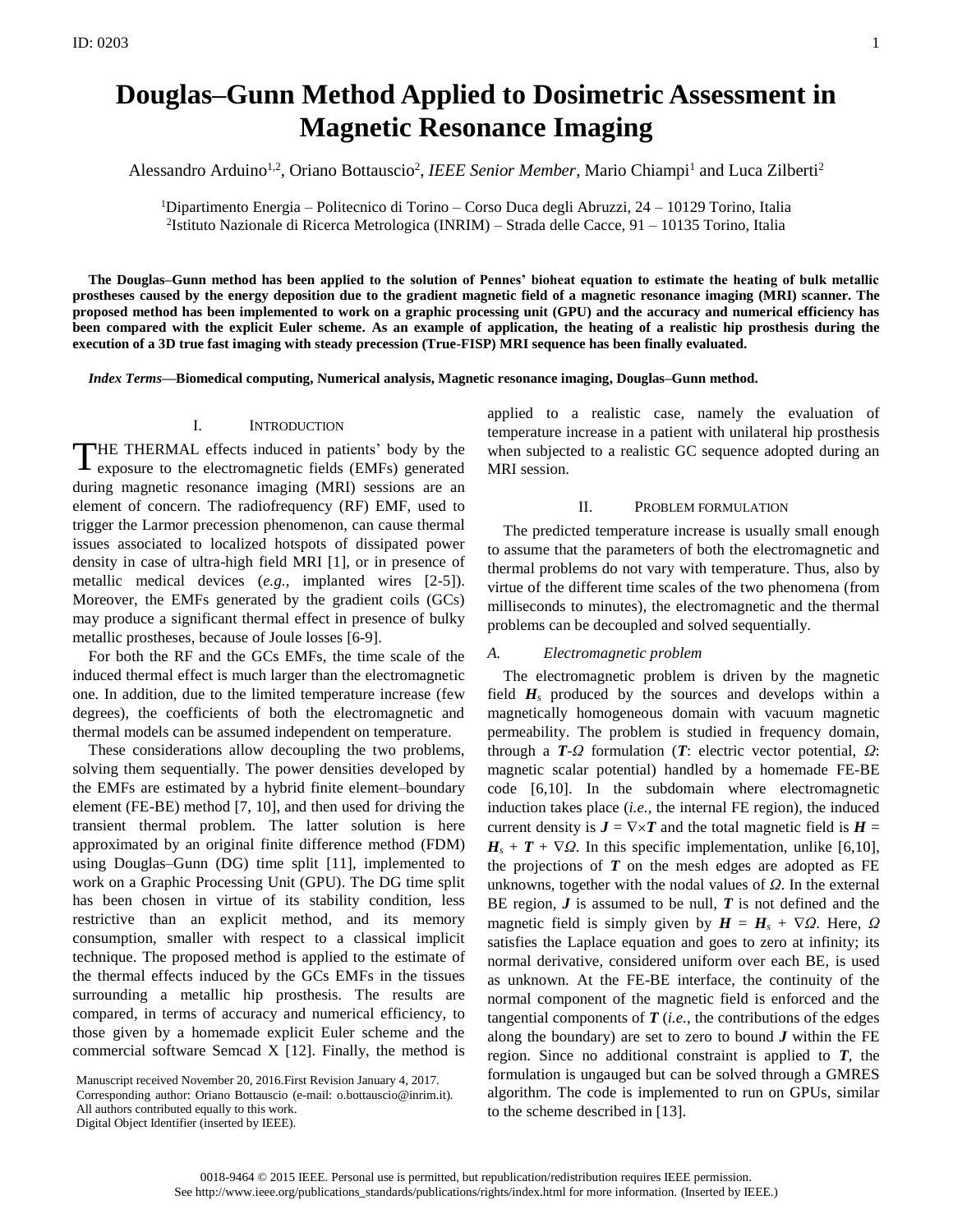#### *B. Thermal problem*

The thermal problem is modelled by Pennes' equation [14] written in terms of temperature elevation *ϑ* with respect to the temperature of the body before the exposure [15,16]:

$$
\rho c_{\rm p} \partial \theta / \partial t = \nabla \cdot (\lambda \nabla \theta) - h_{\rm b} \theta + P_{\rm em} \,, \tag{1}
$$

Here  $P_{\text{em}}$  is the volume power density produced by the EMF,  $\rho c_p$  is the volumetric heat capacity,  $\lambda$  is the thermal conductivity and  $h<sub>b</sub>$  is the blood perfusion coefficient. This equation works also in implanted prostheses, where  $h<sub>b</sub>$  is null. Robin boundary conditions are enforced to model the heat transfer toward the external environment,

$$
\lambda \partial \mathcal{G}/\partial n\big|_{\partial V} = -h_{\text{amb}} \mathcal{G},\qquad(2)
$$

where *h*amb is the heat exchange coefficient and *n* indicates the direction normal to the boundary (outward-directed).

In order to introduce the DG time split, the problem has to be semi-discretized in space on a structured Cartesian mesh, using a FDM with a second order centered scheme. The resulting ordinary differential equation is approximated by the Crank–Nicolson (CN) method, with error  $O(\Delta t^2)$ , to obtain

$$
\left(I - \frac{\Delta t}{2} A_x - \frac{\Delta t}{2} A_y - \frac{\Delta t}{2} A_z\right) \mathbf{g}^{n+1} - \frac{\Delta t}{2} R \mathbf{g}^{n+1} =
$$
\n
$$
= \left(I + \frac{\Delta t}{2} A_x + \frac{\Delta t}{2} A_y + \frac{\Delta t}{2} A_z\right) \mathbf{g}^n + \frac{\Delta t}{2} R \mathbf{g}^n + f^n,
$$
\n(3)

where  $\Delta t$  is the time step,  $\mathcal{S}^n$  is the column vector collecting the approximate solution in the mesh nodes at the instant  $t^n =$  $n\Delta t$ , *I* is the identity matrix, the matrices  $A_x$ ,  $A_y$  and  $A_z$ discretize the diffusion term in the *x*-, *y*- and *z*-direction respectively, matrix *R* discretizes the perfusion, and  $f^n =$  $\Delta t P_{\text{em}}^{n+1/2}/\rho c_{\text{p}}$ . The matrices that discretize the diffusion in each direction can be introduced thanks to the regularity of the mesh. By exploiting the polynomial relation

$$
(1+x+y+z) = (1+x)(1+y)(1+z) - (xy+xz+yz+xyz)
$$
 (4)

equation (3) can be approximated with an error  $O(\Delta t^2)$ , having the same magnitude of the error introduced by CN, as

$$
\left(I - \frac{\Delta t}{2} A_x\right)\left(I - \frac{\Delta t}{2} A_y\right)\left(I - \frac{\Delta t}{2} A_z\right)\mathcal{G}^{n+1} - \frac{\Delta t}{2} R\left(\mathcal{G}^{n+1} + \mathcal{G}^n\right) =
$$
\n
$$
= \left(\left(I + \frac{\Delta t}{2} A_x\right)\left(I + \frac{\Delta t}{2} A_y\right)\left(I + \frac{\Delta t}{2} A_z\right) - \frac{\Delta t^3}{4} A_x A_y A_z\right)\mathcal{G}^n +
$$
\n
$$
- \frac{\Delta t^2}{4}\left(A_x + A_y - \frac{\Delta t}{2} A_x A_y\right)R\left(\mathcal{G}^{n+1} + \mathcal{G}^n\right) + f^n,
$$

which can be finally split in the system of vectorial equations

$$
\begin{cases}\n\left(I - \frac{\Delta t}{2} A_x\right) \mathbf{S}^* = \left(I + \frac{\Delta t}{2} A_x + \Delta t A_y + \Delta t A_z\right) \mathbf{S}^n + \Delta t \mathbf{R} \mathbf{S}^n + f^n \\
\left(I - \frac{\Delta t}{2} A_y\right) \mathbf{S}^{**} = \mathbf{S}^* - \frac{\Delta t}{2} A_y \mathbf{S}^n \\
\left(I - \frac{\Delta t}{2} A_z\right) \mathbf{S}^{n+1} = \mathbf{S}^{**} - \frac{\Delta t}{2} A_z \mathbf{S}^n + \frac{\Delta t}{2} R \left(\mathbf{S}^{n+1} - \mathbf{S}^n\right)\n\end{cases}
$$
\n(5)

where  $\boldsymbol{\mathcal{S}}^*$  and  $\boldsymbol{\mathcal{S}}^{**}$  are two fictitious intermediate solutions [11].

Unlike the starting CN method, the DG time split is stable when condition  $\Delta t / \Delta s^2 \le k$  is verified for some constant *k*, and the spatial step Δ*s* [17]. This condition is analogous to the one

- For each time instant, do
	- o Transfer to GPU the power density o Launch the GPU kernel where each thread
		- Compute the rhs and apply the Thomas algorithm to a subsystem of the first vectorial equation in Eqn. (5)
		- Compute the rhs and apply the Thomas algorithm to a subsystem of the second vectorial equation in Eqn. (5)
		- Compute the rhs and apply the Thomas algorithm to a subsystem of the third vectorial equation in Eqn. (5)
	- o Transfer to CPU the updated solution

Fig. 1. Pseudocode of CPU-GPU implementation.



Fig. 2. Temperature elevation (upper plot) along a line passing through the maximum, computed by the three numerical methods on a cubic mesh of 1 mm side. In the lower plot the differences between results.

of the explicit Euler (EE) scheme, but usually *k* is higher for the DG time split.

In each row, the only non-null elements of matrices  $A_x$ ,  $A_y$ and *A<sup>z</sup>* refer to nodes belonging to the same line directed respectively as *x*, *y* and *z*. Consequently, each system of (5) consists in as many independent tridiagonal subsystems as the number of lines along the considered direction presented in the mesh. This fact enables a parallel implementation of the method: each vectorial equation of (5) is split among the computational units that simultaneously apply the Thomas algorithm to solve the tridiagonal subsystems [18]; then, the solutions are rearranged for the next equation. Because of the absence of conditional statements in Thomas algorithm, the proposed strategy has been efficiently implemented to work on a GPU within the PGI CUDA Fortran environment [19], as described in the pseudocode of Fig. 1.

#### III. VALIDATION AND COMPARISONS

To test the proposed method, the temperature increase of a metallic hip prosthesis and surrounding biological tissues produced by the exposure to the GCs EMFs has been studied. To this purpose, the anatomical human model Duke [20], with biological tissue properties given by the IT'IS database [21], has been modified to include a hip prosthesis. The implant is composed of acetabular shell, femoral head and stem, made of a non-magnetic metallic CoCrMo alloy (electrical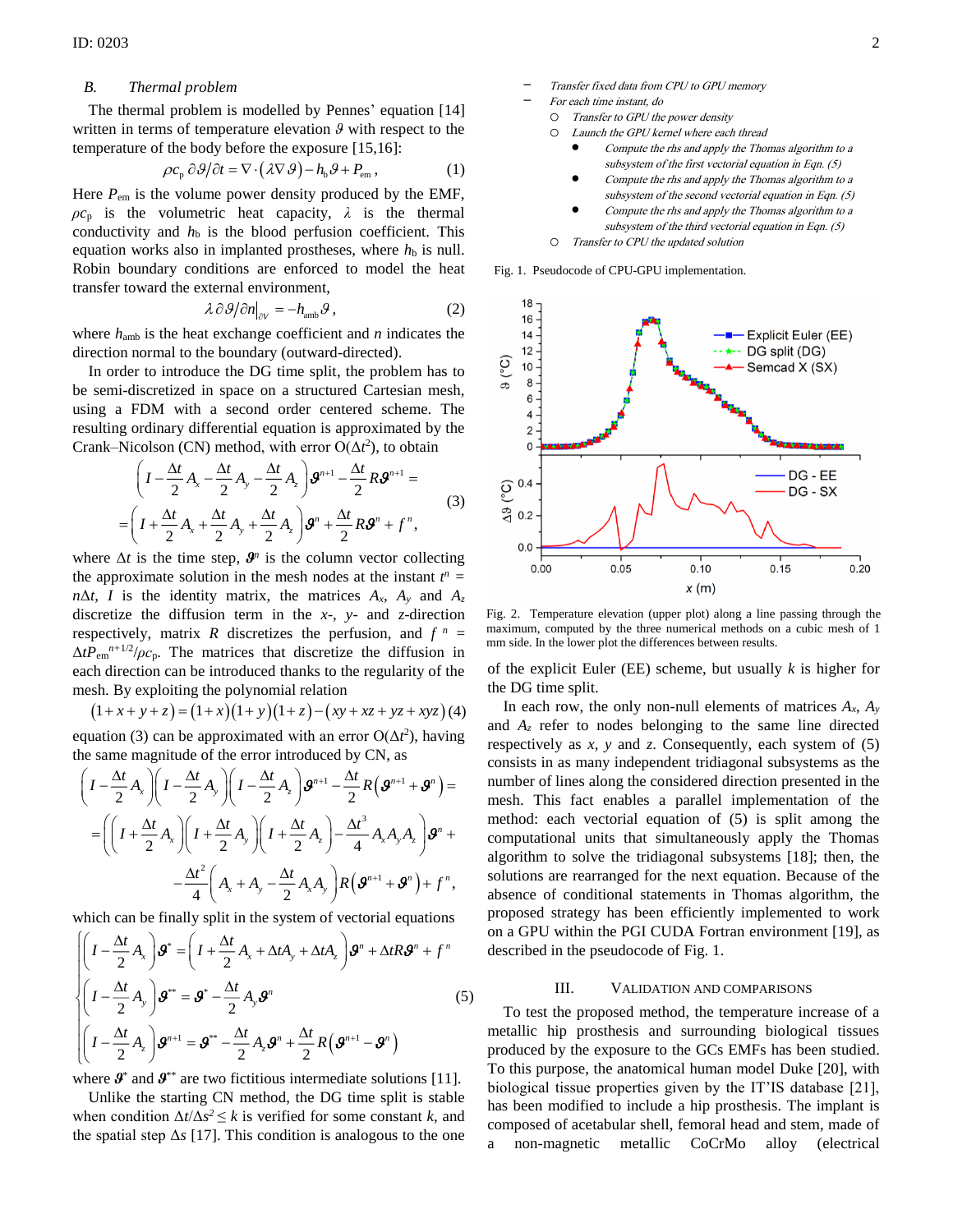TABLE I EXECUTION TIME OF THE PROPOSED METHOD COMPARED TO EXPLICIT EULER AND A COMMERCIAL SOFTWARE

| ЕЛІ ЕКП ЕСЕЕК АНР А СОМІЛЕКСІАЕ 901-1 ІЛЛІЕ |          |          |          |          |          |
|---------------------------------------------|----------|----------|----------|----------|----------|
| Mesh                                        | Explicit | Explicit | DG-split | DG-split | Semcad X |
| size                                        | (CPU)    | (GPU)    | (CPU)    | (GPU)    | (GPU)    |
| $2 \text{ mm}$                              | 5219 s   | $4052$ s | 149 s    | 67 s     | 156s     |
| l mm                                        | ۰        | 111963 s | 5070 s   | 2151 s   | 5499 s   |

conductivity  $\sigma = 1.16$  MS/m,  $\lambda = 14$  W/m/°C,  $\rho c_p = 3.8$ MJ/m<sup>3</sup>/°C), and a liner of polyethylene located between the acetabular shell and the femoral head ( $\sigma = 0$ ,  $\lambda = 0.47$  W/m/°C,  $\rho c_p = 1.8 \text{ MJ/m}^3/\textdegree C$ . The top of the femoral head is placed at 300 mm from the isocentre (*i.e.*, the MRI exam involves the abdomen) to simulate relatively worst conditions [22].

A conventional system of three GCs, typical ofa tubular MRI scanner has been considered. Each coil can produce a linear variation of the longitudinal field equal to 30 mT/m in a diameter spherical volume (DSV) of 500 mm. The power density dissipated inside the implant when all GCs are fed in phase with a sinusoidal current at 1 kHz has been computed applying the FE-BE method to a mesh made of 0.5 mm cubic voxels. The thermal problem has been then solved on the whole domain, including prosthesis and surrounding tissues, discretized with 1 mm voxels, computing the temperature elevation after a continuous exposure of 90 minutes. It has been empirically observed that  $k = 1.5$  s/mm<sup>2</sup> is sufficient to guarantee the stability of the proposed DG time split, against *k*  $= 0.045$  s/mm<sup>2</sup> for the EE scheme. The solutions obtained applying the EE scheme, the DG time split and the Semcad X proprietary code are presented in Fig. 2, along a line passing through the maximum temperature elevation. The maximum difference between DG and Semcad X results is lower than 3% (bottom diagram in Fig. 2), while DG and EE results are almost coincident. The adopted time steps are 0.025 s for the EE scheme, 1.5 s for the DG time split and 0.045 s for Semcad X. The three solvers run on the same workstation, equipped with an Intel Xeon CPU E5-2650 v3 and the GPU NVIDIA Quadro K6000. The homemade EE scheme operating in CPU has not been run due to the excessive processing time. Thus, for a complete comparison, the computations are repeated with a 2 mm cubic mesh (with time steps increased by a factor 4). Table 1 summarizes the execution times of each method run on both CPU and GPU. It is worth noting that, despite it is implicit, the computational cost of the proposed method increases linearly with the number of time steps and voxels, because Thomas algorithm is linear with the dimension of the system. This fact is evidenced in Table 1, where, passing from 2 mm to 1 mm, the execution times are multiplied by 32 (the number of voxels and time steps increase by a factor 8 and 4, respectively).

#### IV. APPLICATION TO A CASE STUDY

The DG time split has been applied to the study of the heating of the hip prosthesis during the execution of the 3D true fast imaging with steady precession (True-FISP) sequence, described in [8] and shown in Fig. 3. The repetition time (TR) is 6.4 ms, leading to a fundamental frequency of about 156 Hz. The Fourier series of the waveforms of each



Fig. 3. Gradient switching in the 3D-True-FISP sequence (see Ref. [8]). The repetition time (TR) is 6.4 ms.



Fig. 4. Spatial distribution of power density (W/kg) in the central section of the implant for the two extreme supply conditions: a) y-coil producing the maximum gradient (16 mT/m), b) y-coil switched-off.

coil has been truncated at the 31st harmonic.

A set of electromagnetic simulations have been performed supplying each GC with an electric current producing the corresponding harmonic content of the gradient waveform and the results have been superposed considering two extreme conditions: the one  $(\#1)$  with the amplitude of the  $G_y$  gradient at the maximum level  $(16 \text{ mT/m})$  and the one  $(#2)$  with the ycoil switched-off. The spatial distributions of the power density (per mass unit) within a central section of the implant are shown in Fig. 4 for the two cases mentioned above.

Thermal simulations have been run for both the extreme supply conditions of *G*<sup>y</sup> gradient, considering and exposure time of 400 s. Simulations have been performed on the considered domain discretized with 2 mm cubic voxels, assuming a time step of 2 s with the DG time split and a time step of 0.03 s with the EE scheme. The computational times are 5 minutes for the DG scheme and 87 minutes for the EE scheme, adopting the GPU implementation on a Kepler K40 NVIDIA card.

The solutions obtained by the two schemes are completely superposed. The time evolutions of the temperature increase in the hottest point, obtained with y-coil supplies #1 and #2 are shown in Fig. 5. The limited discrepancies between the two cases prove the reduced role of the *y*-coil in the implant